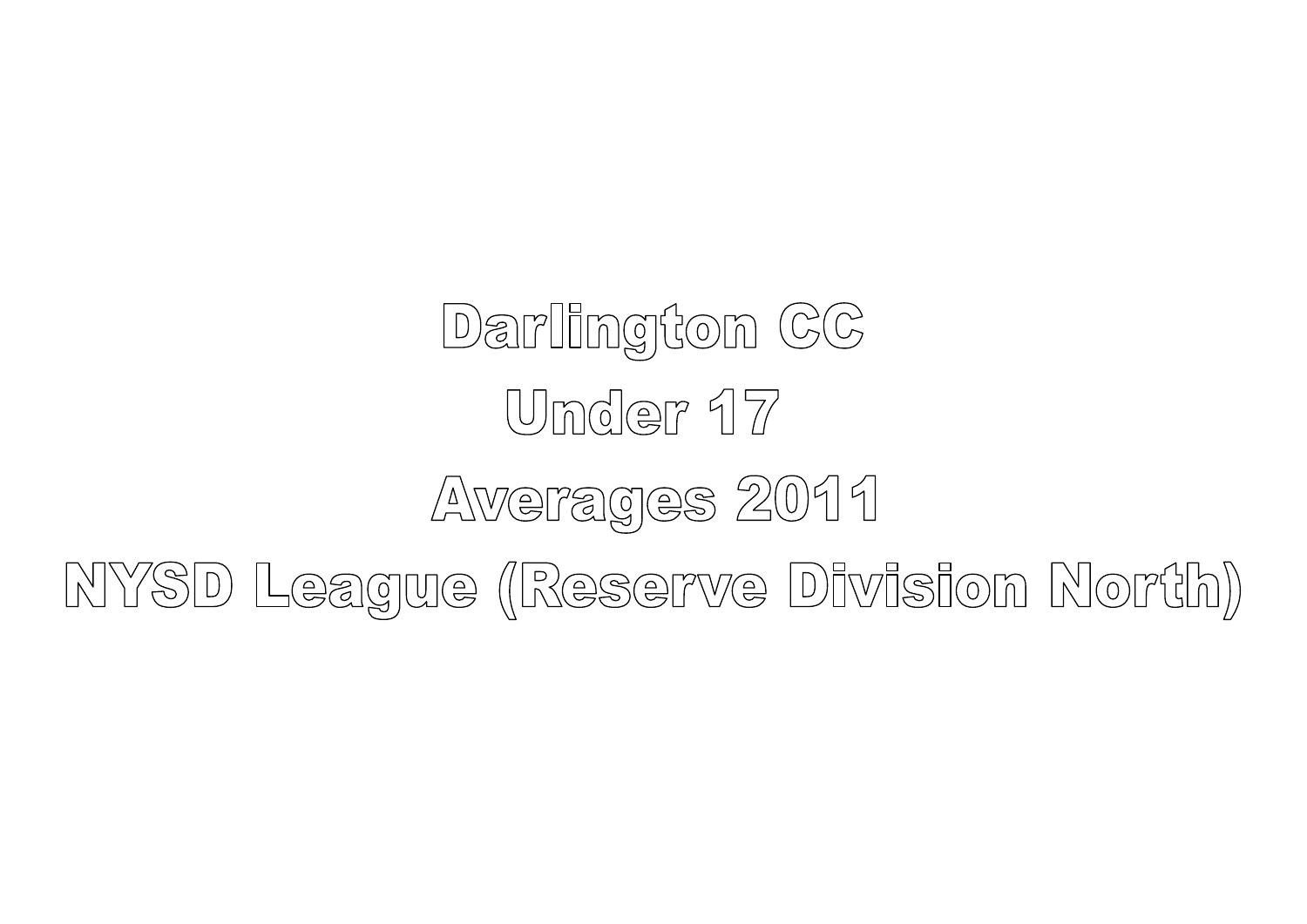## U 17s batting 2011 league

| Name                | Games                   | <b>Inns</b>         | Not Outs            | Runs           | <b>High Score</b> | Avg          | 50's                | 100's               | <b>Ducks</b>        |
|---------------------|-------------------------|---------------------|---------------------|----------------|-------------------|--------------|---------------------|---------------------|---------------------|
|                     |                         |                     |                     |                |                   |              |                     |                     |                     |
| 1 Sam Hardy         | $\overline{4}$          | $\overline{2}$      | $\mathbf{1}$        | 115            | 89*               | 115          | $\mathbf{1}$        | $\mathsf{O}\xspace$ | 0                   |
| 2 Tom Sowerby       | 6                       | $\mathbf{3}$        | $\mathbf{1}$        | 66             | 42*               | 33           | $\mathsf{O}\xspace$ | 0                   | 0                   |
| 3 Adam Baldwin      | $\overline{7}$          | $\overline{7}$      | 3                   | 118            | 42*               | 29.5         | $\mathsf{O}\xspace$ | $\pmb{0}$           | $\mathbf{1}$        |
| 4 Callum Lethbridge | $\overline{7}$          | $\,6\,$             | $\overline{2}$      | 118            | 40                | 29.5         | $\mathsf{O}\xspace$ | $\pmb{0}$           | $\mathbf{1}$        |
| 5 George Heron      | $\overline{\mathbf{4}}$ | $\overline{2}$      | $\mathbf{1}$        | 17             | 10                | 17           | $\mathsf{O}\xspace$ | $\mathsf 0$         | 0                   |
| 6 Tom Pickering     | $\overline{2}$          | $\overline{2}$      | $\mathbf{1}$        | 12             | $\boldsymbol{9}$  | 12           | $\mathsf{O}\xspace$ | $\mathbf 0$         | $\pmb{0}$           |
| 7 Oliver King       | $\overline{7}$          | 5                   | $\mathbf 0$         | 40             | 19                | 8            | $\mathsf{O}\xspace$ | $\mathbf 0$         | $\mathbf{1}$        |
| 8 James Atkinson    | $\mathbf{3}$            | $\mathbf{1}$        | $\mathsf{O}$        | $\mathbf{3}$   | $\mathbf{3}$      | $\mathbf{3}$ | $\mathsf{O}\xspace$ | $\mathsf 0$         | $\pmb{0}$           |
| 9 Alex Simpson      | $\overline{4}$          | $\mathbf{3}$        | $\mathsf{O}$        | $\overline{7}$ | 4                 | 2.33         | $\mathsf{O}$        | $\mathsf{O}\xspace$ | $\mathbf{1}$        |
| 10 Tom Mason        | 3                       | $\mathbf{3}$        | $\mathsf{O}$        | $\overline{2}$ | $\mathbf{1}$      | 0.67         | $\mathsf{O}$        | $\pmb{0}$           | $\mathbf{1}$        |
| 11 Daniel Carr      | 5                       | $\overline{2}$      | $\overline{2}$      | 22             | $14*$             |              | $\pmb{0}$           | $\mathsf{O}\xspace$ | $\mathsf{O}\xspace$ |
| 12 George Olney     | $\mathbf{1}$            | $\mathbf 0$         | $\mathsf{O}$        | $\mathbf 0$    |                   |              | $\mathsf{O}\xspace$ | $\mathsf{O}\xspace$ | 0                   |
| 13 Jack Parker      | $\overline{2}$          | $\mathsf{O}\xspace$ | $\mathsf{O}$        | $\mathbf 0$    |                   |              | 0                   | $\mathsf{O}\xspace$ | 0                   |
| 14 Rishabh Ray      | $\mathbf{1}$            | $\mathsf{O}\xspace$ | $\mathsf{O}\xspace$ | $\pmb{0}$      |                   |              | $\pmb{0}$           | $\mathsf{O}\xspace$ | $\mathsf{O}\xspace$ |
| 15 Chris Heron      | $\overline{2}$          | $\mathsf 0$         | 0                   | $\pmb{0}$      |                   |              | 0                   | $\mathsf 0$         | $\pmb{0}$           |
| 16 Sam Leeming      | $5\phantom{.0}$         | $\mathbf{1}$        | $\mathbf{1}$        | 15             | $15*$             |              | $\mathsf{O}\xspace$ | $\mathsf 0$         | $\mathsf 0$         |
| 17 David Evans      | $\overline{7}$          | $\mathbf{1}$        | $\mathbf{1}$        | $\mathbf{3}$   | $3*$              |              | $\mathsf{O}\xspace$ | $\pmb{0}$           | $\pmb{0}$           |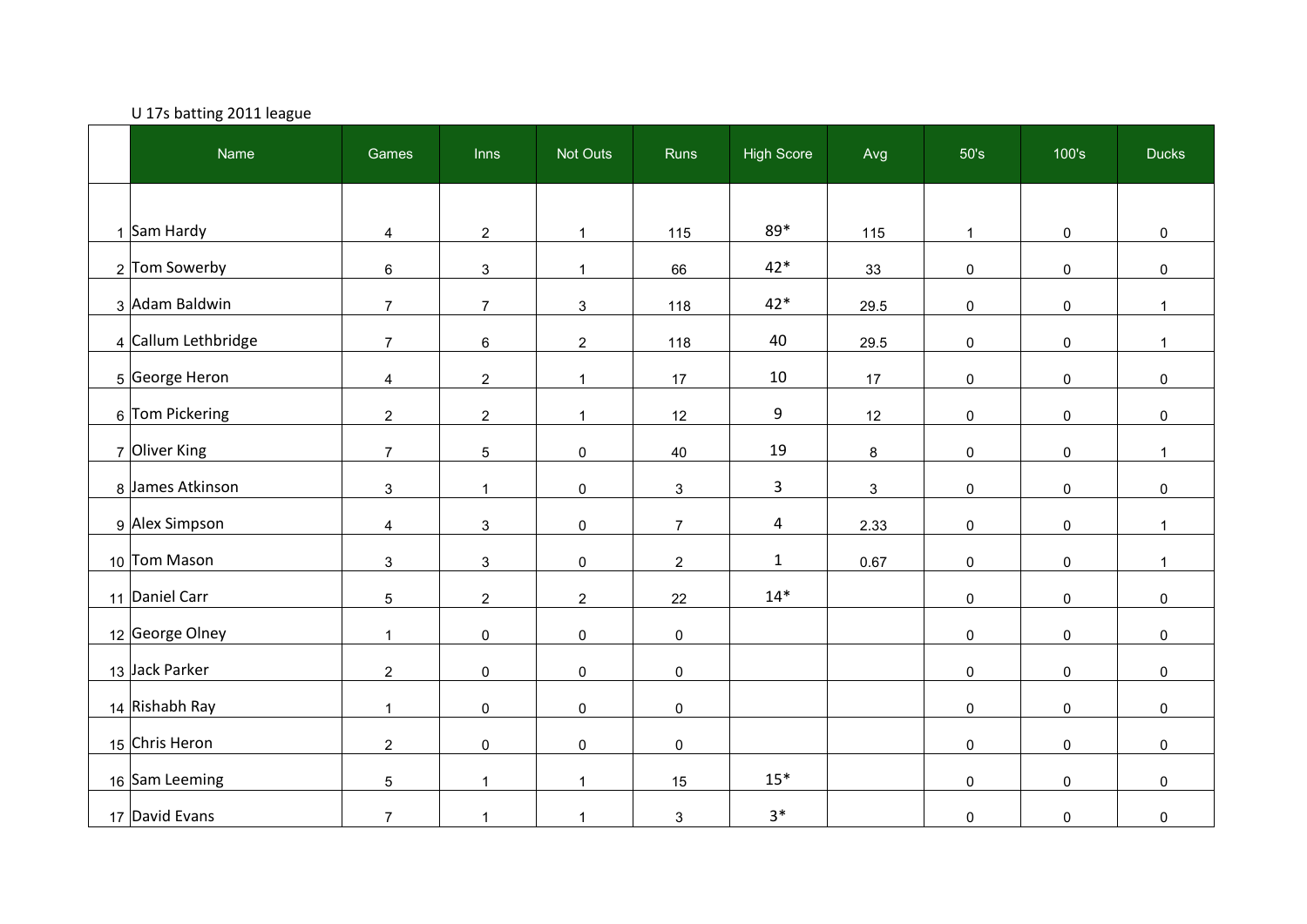|                         | Name                 | Overs          | Maidens      | Runs | <b>Wkts</b>             | <b>Best Bowling</b> | 5WH                 | Econ | $S-R$          | Ave            |
|-------------------------|----------------------|----------------|--------------|------|-------------------------|---------------------|---------------------|------|----------------|----------------|
| $\mathbf{1}$            | <b>Ben Simpson</b>   | 17             | $\mathbf{1}$ | 53   | $\boldsymbol{9}$        | 3 for 12            | $\mathsf{O}\xspace$ | 3.12 | 11.33          | 5.89           |
| 2 <sup>1</sup>          | David Evans          | 24.3           | $\pmb{0}$    | 122  | 9                       | 3 for 17            | $\mathsf{O}\xspace$ | 4.98 | 16.33          | 13.56          |
| 3 <sup>1</sup>          | Harry Weir           | 15             | $\mathbf{1}$ | 72   | 8                       | 3 for 9             | $\mathsf{O}$        | 4.8  | 11.25          | 9              |
| $\overline{\mathbf{4}}$ | Adam Baldwin         | 14             | $\mathbf{1}$ | 55   | 5                       | 2 for 12            | $\mathsf{O}\xspace$ | 3.93 | 16.8           | 11             |
| 5 <sub>l</sub>          | Callum Lethbridge    | 24             | $\pmb{0}$    | 124  | 5                       | 3 for 8             | $\mathsf{O}\xspace$ | 5.17 | 28.8           | 24.8           |
| 6 <sup>1</sup>          | Jack Hardy           | 4              | $\pmb{0}$    | 19   | $\overline{\mathbf{4}}$ | 4 for 19            | $\mathsf{O}\xspace$ | 4.75 | $6\phantom{.}$ | 4.75           |
| $\overline{7}$          | George Heron         | 4              | $\mathbf{1}$ | 21   | 3                       | 3 for 21            | $\mathsf{O}\xspace$ | 5.25 | 8              | $\overline{7}$ |
| 8 <sup>1</sup>          | Oliver King          | 23.1           | $\pmb{0}$    | 96   | 3                       | 2 for 19            | $\mathsf{O}$        | 4.14 | 46.4           | 32             |
| 9 <sup>1</sup>          | James Atkinson       | 4              | $\pmb{0}$    | 20   | $\overline{2}$          | 2for 9              | $\mathsf{O}$        | 5    | 12             | 10             |
| 10                      | Andrew Peacock       | $\mathfrak{S}$ | $\mathsf 0$  | 17   | $\overline{2}$          | 1 for 4             | $\mathsf{O}\xspace$ | 5.67 | 9              | 8.5            |
| 11                      | Sam Hardy            | 15             | 1            | 52   | $\mathbf{1}$            | 1 for 24            | $\mathsf{O}\xspace$ | 3.47 | 90             | 52             |
| 12                      | Daniel Carr          | $\mathbf{3}$   | $\mathbf 0$  | 10   | $\mathbf{1}$            | $1$ for $6$         | $\mathsf{O}$        | 3.33 | 18             | 10             |
| 13                      | Alex Simpson         | $\overline{4}$ | $\pmb{0}$    | 18   | $\mathbf{1}$            | 1 for 18            | $\mathsf{O}\xspace$ | 4.5  | 24             | 18             |
| 14                      | <b>Tom Pickering</b> | $\overline{2}$ | $\mathsf 0$  | 21   | 0                       | 0/21                | $\mathsf{O}$        | 10.5 |                |                |
| 15                      | Tom Sowerby          | $\overline{2}$ | $\pmb{0}$    | 9    | $\pmb{0}$               | 0/9                 | $\mathsf{O}\xspace$ | 4.5  |                |                |
| 16                      | Rob Oliver           | 6              | 0            | 31   | $\mathbf 0$             | 0/7                 | $\mathsf{O}\xspace$ | 5.17 |                |                |
| 17                      | Tom Mason            | 5.2            | $\mathbf 1$  | 20   | $\mathbf 0$             | 0/1                 | $\mathsf{O}\xspace$ | 3.77 |                |                |